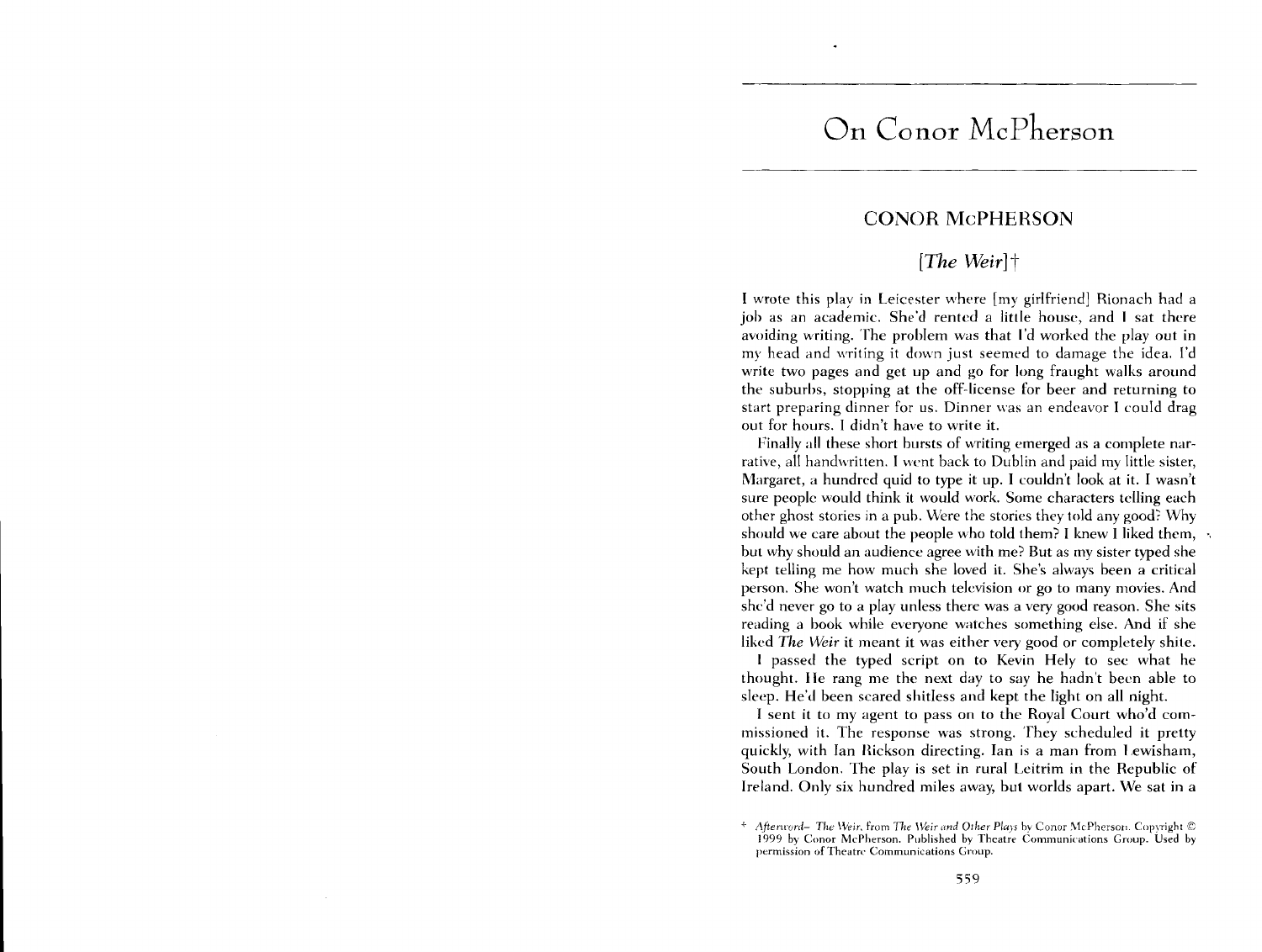cramped little patisserie in Soho with Margaret's horrendously typed script in front of us. Ian made notes on it with a pencil. He had few quibbles. I think I agreed to change a few lines and that was it. We were on.

Under no illusions that he knew anything about Ireland, Ian flew over a few weeks later with set designer, Rae Smith. I met them at the airport and we hired a car. The plan was to drive up to Leitrim and do a tour of pubs in the countryside. Rae had her video camera with her. We were looking for ideas. I also wanted to show them the tiny hamlet where I thought the play takes place, Jamestown, with the weir on the Shannon. It had been about two years since I'd been there. And as I showed Ian and Rae around, I had some pangs of guilt and remorse. What gave me the right to situate a piece of fiction so firmly in a real place? I became slightly reluctant to talk about it anymore.

I remembered sitting with my grandad, Jack, in his little house outside Jamestown where he lived alone. Smoking, tipping ash into the fire, drinking bottled stout from a six-pack. And a world, half imagined, half rooted in reality, just about visible to me in the dark. A world of lost afternoons in suburban and rural bars. Of closing your eyes in the dim light, with a community who couldn't or wouldn't judge you.

There was all this stuff in me and it was all very real and I couldn't explain it. \Ve got out of there, and went to bars and places more anonymous to me.

We drove around. Rae sketched things in a book. I showed them Yeats's grave near Ben Bulben. Ian chatted to people in deserted bars, telling them the story of the play. I sat back, a little embarrassed. \Ve ended up in Bundoran where we booked into a hotel. We went to a pub run by two sisters, and Ian told them what we were doing. Some suitable places were suggested to us. This turned into a bit of a session. Ian was our designated driver, and Rae and I were getting steadily pissed.

One bar we went into was tiny. It was Saturday night. The clientele was sitting up at the counter. Middle-aged, chatting away. But as soon as we ordered drinks everything stiffened. Me clearly from Dublin and Ian and Rae (the only woman in the place) with their London accents. The locals threw us curious glances over their shoulders. When we finally left I could sense them relax.

The next morning was' beautiful. We went for a walk on the beach after breakfast and then drove back down to Leitrim. This time we went looking for places even more out of the way than the day before. We ended up in the little town of Dromahair. On Sundays in Ireland there's a "holy hour" between two o'clock and four

o'clock when 'you can't buy a drink in a pub. We made it into a cozy bar in Dromahair just before two.

Two men sat at the bar. One at one end and one at the other. They seemed out of each others' earshot but managed to have a conversation mainly consisting of grunts and sighs. The man nearest us was small and skinny. My father always said that people from Leitrim had a haunted look. This man had it. High, gaunt cheekbones and an almost suspicious squinting grin. The other man was round and wore a shiny suit that had to be twenty years old and worn every day. His face was red and he wore a cap.

The skinny fellow was drunk in that way that's carried on from last night. Half hungover, half not knowing what the hell's wrong with you. He fell into conversation with us. Where were we from and so on. Ian told him the story of the play while I drank Guinness, taking the edge off my own hangover. We in turn got his story of an American woman who'd moved to Dromahair. This was told with supportive grunts and indecipherable elaboration from the round man at the other end of the pub.

She had moved here the previous summer and our skinny friend, Fergus, had inveigled his way into her life by helping repair her house, which had been badly built. It turned out she was married back in America, and though everyone wondered what the hell she was doing, at the same time they just assumed she was a bit mad. This didn't stop Fergus from pursuing her, however. And at the bar he slapped his legs and rubbed his hands together telling us how he'd been the one to get into bed with her. Yes indeed, him and no one else. Good God, he'd been riding her morning, noon and night. Then one day, out of the blue, she decided to go and sort out her affairs at home in America. But she told Fergus that her plan was to definitely come back and settle in Dromahair. She asked him to mind her dogs while she was gone. But that was a year ago and Fergus was still minding her dogs. Every day he'd go up to her empty house and feed them, keeping his foot in the door as it were, waiting for her to return. Then he rubbed his hands together again in anticipation, and bought ten cans of Budweiser to take with him up to her house. He liked to get hammered while he fed the dogs.

After our fact-finding mission we returned to Dublin. Rae with her sketchbook and video footage, and me and Ian ready to cast the play. We auditioned people in Dublin and London. The original cast was Brendan Coyle as Brendan, Kieran Ahern as Jim, Julia Ford as Valerie, Jerry Horan as Finbar and Jim Norton as Jack.

The run was only supposed to be for three and a half weeks at the Royal Court in their small sixty-seat venue. We rehearsed in the Drill Hall, off the Tottenham Court Road.